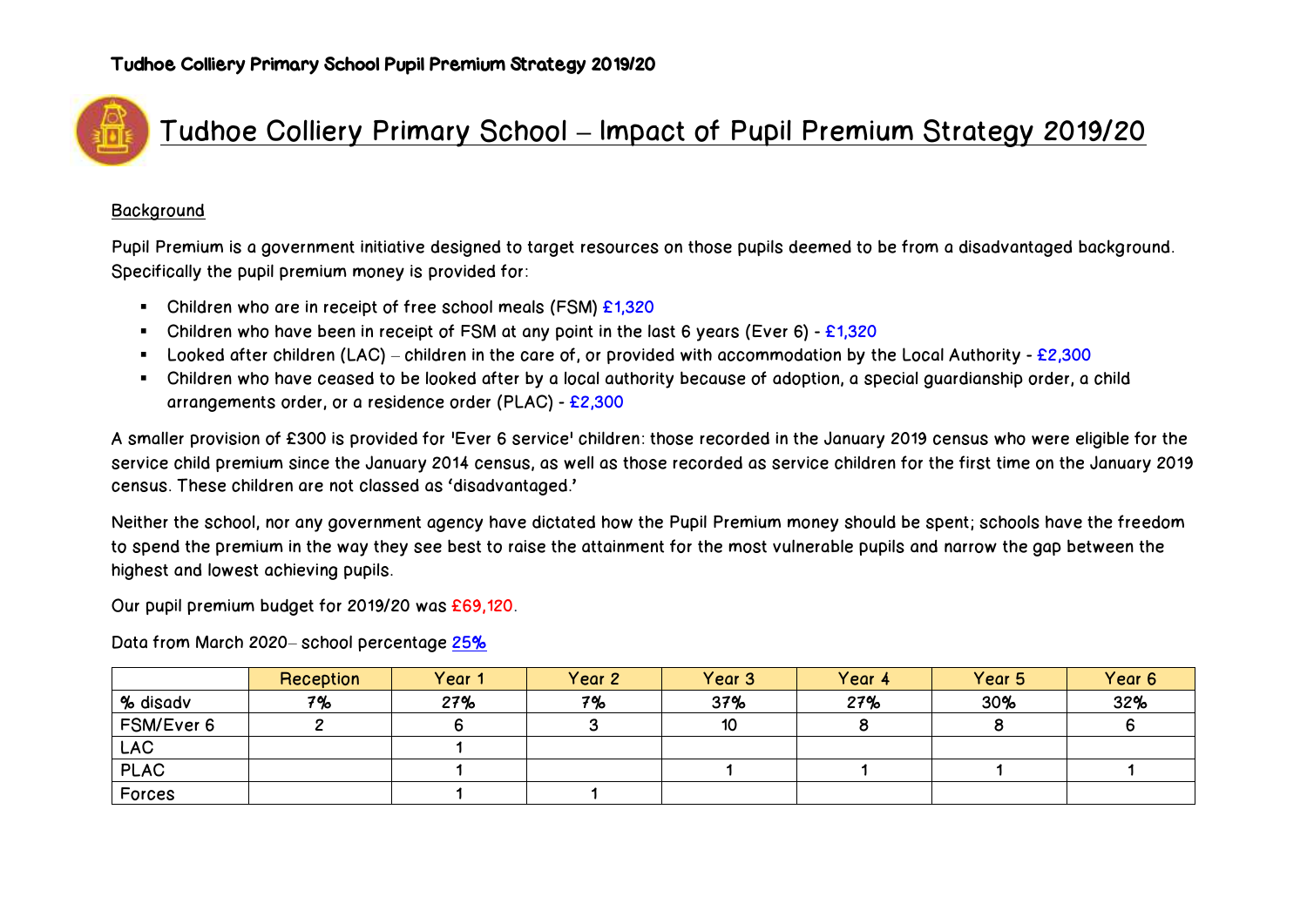### Tudhoe Colliery Primary School Pupil Premium Strategy 2019/20

This represents a barrier when the funding allocation is so irregular. Our provision for pupil premium therefore needs to be flexible and regularly reviewed. Different cohorts also have very different needs and barriers, however we have identified the following as main barriers for our disadvantaged children in school:

Low starting points: Our disadvantaged pupils commonly show low levels of literacy and language on entry to school, compounded by the fact our pupils come from up to 7 different nurseries, or have no nursery provision at all.

How do we overcome it? Focusing high levels of staffing in Reception and KS1 to ensure that children get off to a good start.

Less home support with learning: Our disadvantaged children often have less support with learning activities at home. They are less likely to complete homework than their peers, less likely to read with an adult.

How do we overcome it? Using catch up interventions in school to complete homework tasks; online homework that children can complete independently; Systems set up to ensure all children are listened to read in school.

Limited experiences outside of school: Our disadvantaged children often have less experiences outside of school, e.g. visits to places of interests e.g. museums, theatres etc.

How do we overcome it: We have a Tudhoe 30 list of experiences that all children will have by the time they leave our school. We also make sure that each term every class has a trip/visitor/other experience linked to their topic. At the moment, trips are funding for all children through budget allocation and through the Friends of the school, meaning finances would never mean a child missing out on an experience.

#### Key Principles in our PP approach:

1. High Quality first wave teaching **–** Research from the EEF shows that what happens in the classroom makes the biggest difference and that improving teaching quality leads to the greatest improvements (EEF Closing the Attainment Gap, 2018) We believe that high quality, first wave teaching and support within lessons is the starting point for success for our pupils and we invest heavily in teacher professional development, both in terms of in school support and external training. We will spend £23,000 to keep two additional part time Teaching Assistants, resulting in every year group in school having at least 2 fully trained educators, providing high quality learning opportunities in English and Maths lessons every morning. Consequently,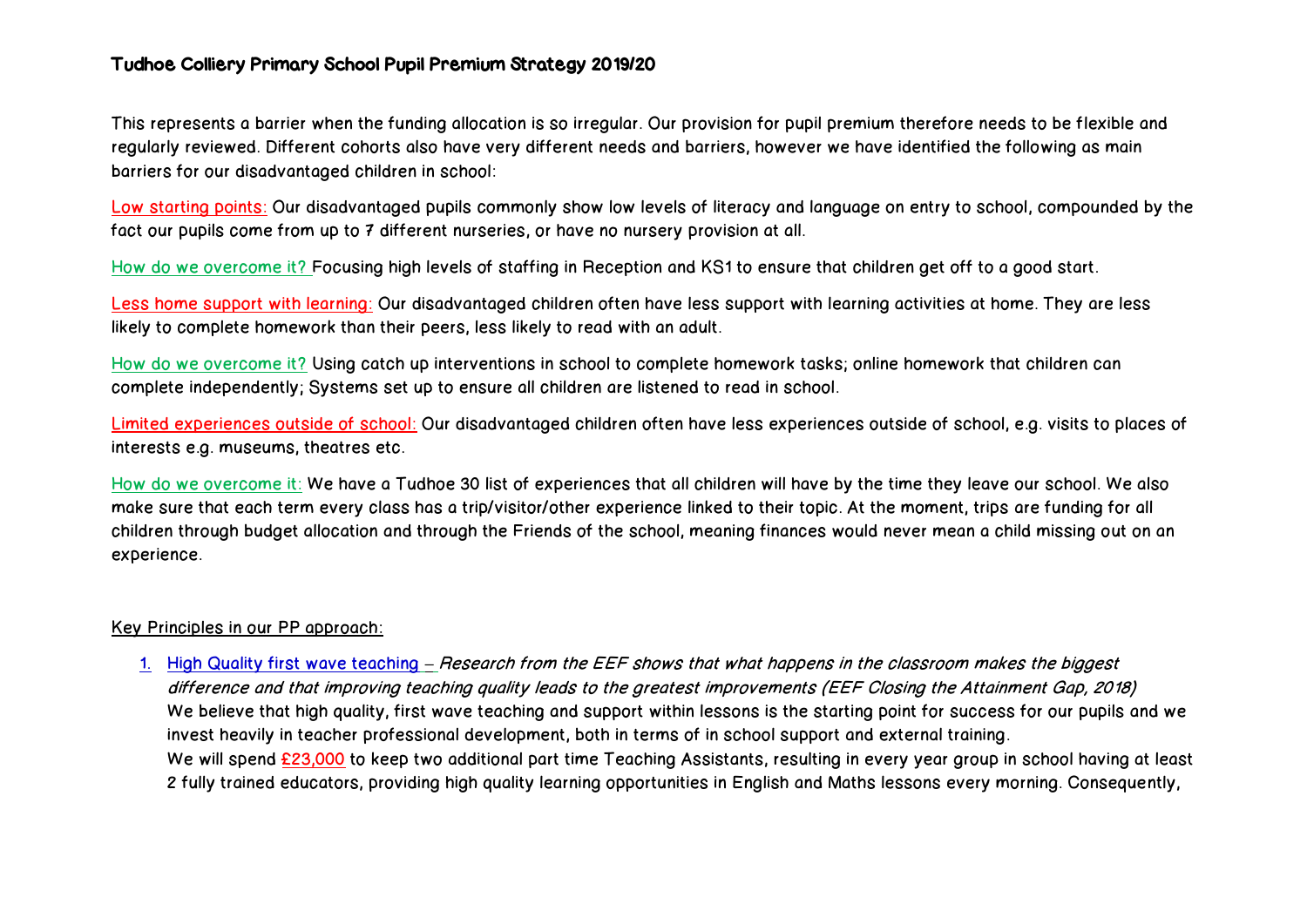there will be very little whole class teaching in our school, with adults working with all groups in small targeted learning sessions. This system ensures that the work is differentiated to the needs of the children, building on from the previous day's outcomes, making it relevant, challenging and pitched to the needs of the various groups of pupils.

- 2. Early intervention Research shows that high-quality early years provision, with strong educational focus and activities to support early reading and language concepts is highly beneficial for disadvantaged children (The Pupil Premium Making it work in your school – Oxford School Improvement 2015). As a result, we will spend £7,000 on an EYFS apprentice to ensure that our Reception children get off to a strong start, allowing us to teach within smaller groups and run interventions to address weaknesses in CLL, particularly in speaking, reading and writing.
- 3. Flexibility **–** The Oxford University Press Pupil Premium report highlights the process of 'analysis, action, evaluation and review' as key to sustaining school improvement. They highlight the importance of using data to identify needs of PP children and explains the need to 'match strategies and interventions to current learning needs to prevent or close gaps. From September 2019, we will spend £15,500 employing an extra Teaching Assistant in Year 5 to support the disadvantaged children and help them close the gap with their peers. Our pupil premium is constantly evolving and staffing reviewed to reflect the changing needs of our children. This is the starting point for staffing based on attainment information from the end of the 2018/19, but will change as the need of our children evolve. Our support staff understand the need for flexibility and that they can be re-deployed in different classes depending upon changes in need throughout the year.
- 4. Targeted Intervention **–** In their 2018 'Closing the Attainment Gap' report, the EEF stated that 'Targeted small group and one-toone interventions have the potential for the largest immediate impact on attainment.' Following on from the morning sessions, we will spend the remaining £22,235 to employ 5 of our morning support staff in the afternoons, delivering targeted interventions (some planned and some reacting to the outcomes from the morning lessons) to ensure all our pupils achieve and make progress that at least matches that of non PP children, and consequently be the best that they can be.
- 5. Regular Monitoring The progress of our disadvantaged pupils will be closely monitored by the DHT who will report regularly to the Headteacher and governors, informing them about the progress and development of our disadvantaged pupils and the impact our interventions are having in relation to closing the gap. Senior leaders and governors carry out pupil premium strategy reviews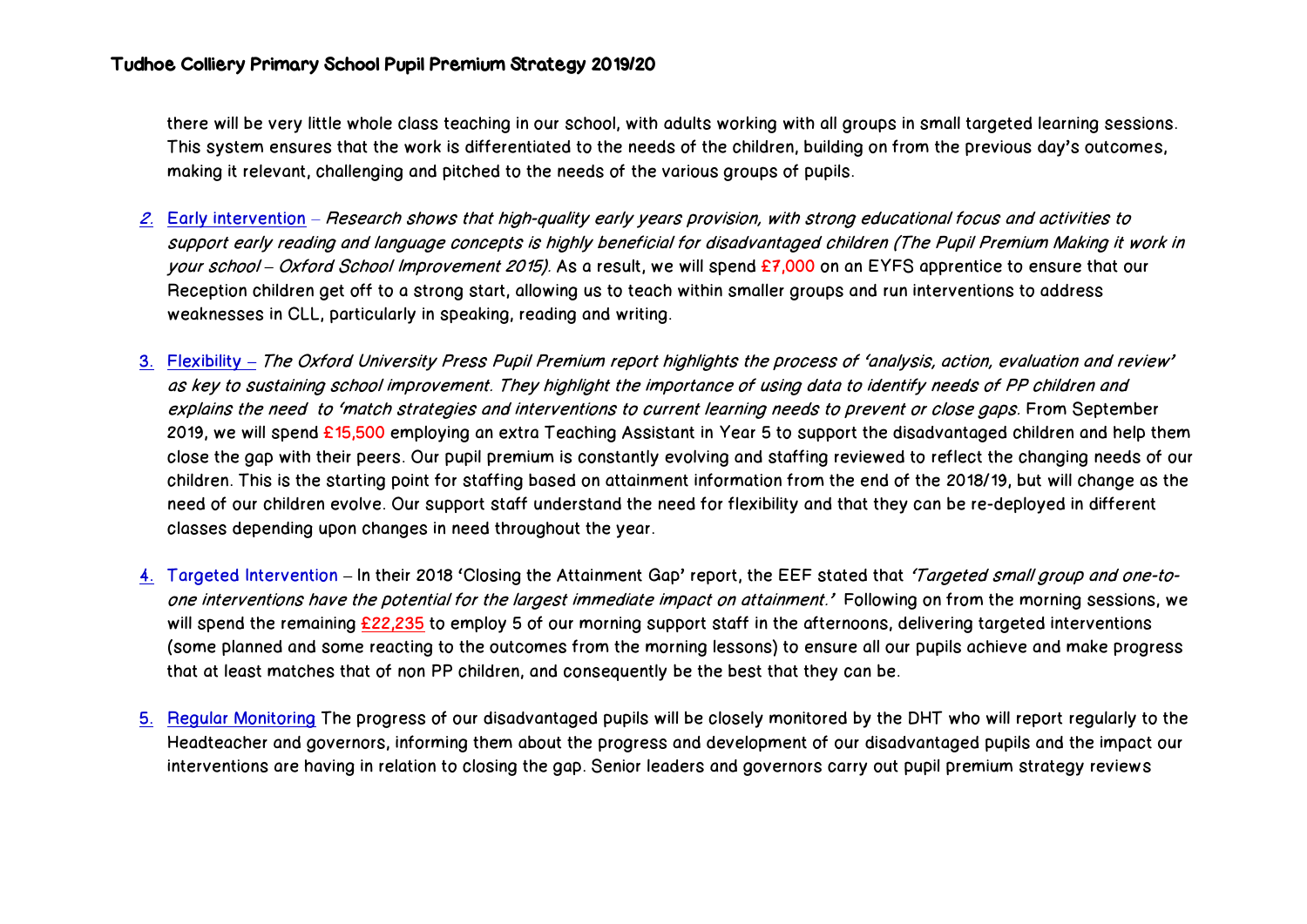termly to ensure good value following our moderation session midway though each term, which may result in the re-deployment of staff or a change of strategy.

- 6. Experiences for all **–** We believe that all children should have access to a full range of experiences to enrich their learning. Through £3,500 of funding from the Friends of the school to go towards all school pupils (plus general school budget allocation) and £2, 500 of pupil premium funding to fund pupil premium pupils, we are able to ensure that cost is not a barrier to children developing cultural capital. Through the Tudhoe 30, we have a range of experiences children will have the opportunity to take part in during their time in school and this funding ensures this is open to everyone.
- 7. 'Pupil Premium' is just one measure of being disadvantaged: In developing provision for socially disadvantaged pupils we recognise that not all pupils who receive free school meals will be socially disadvantaged. We also recognise that not all pupils who are socially disadvantaged are registered or qualify for free school meals.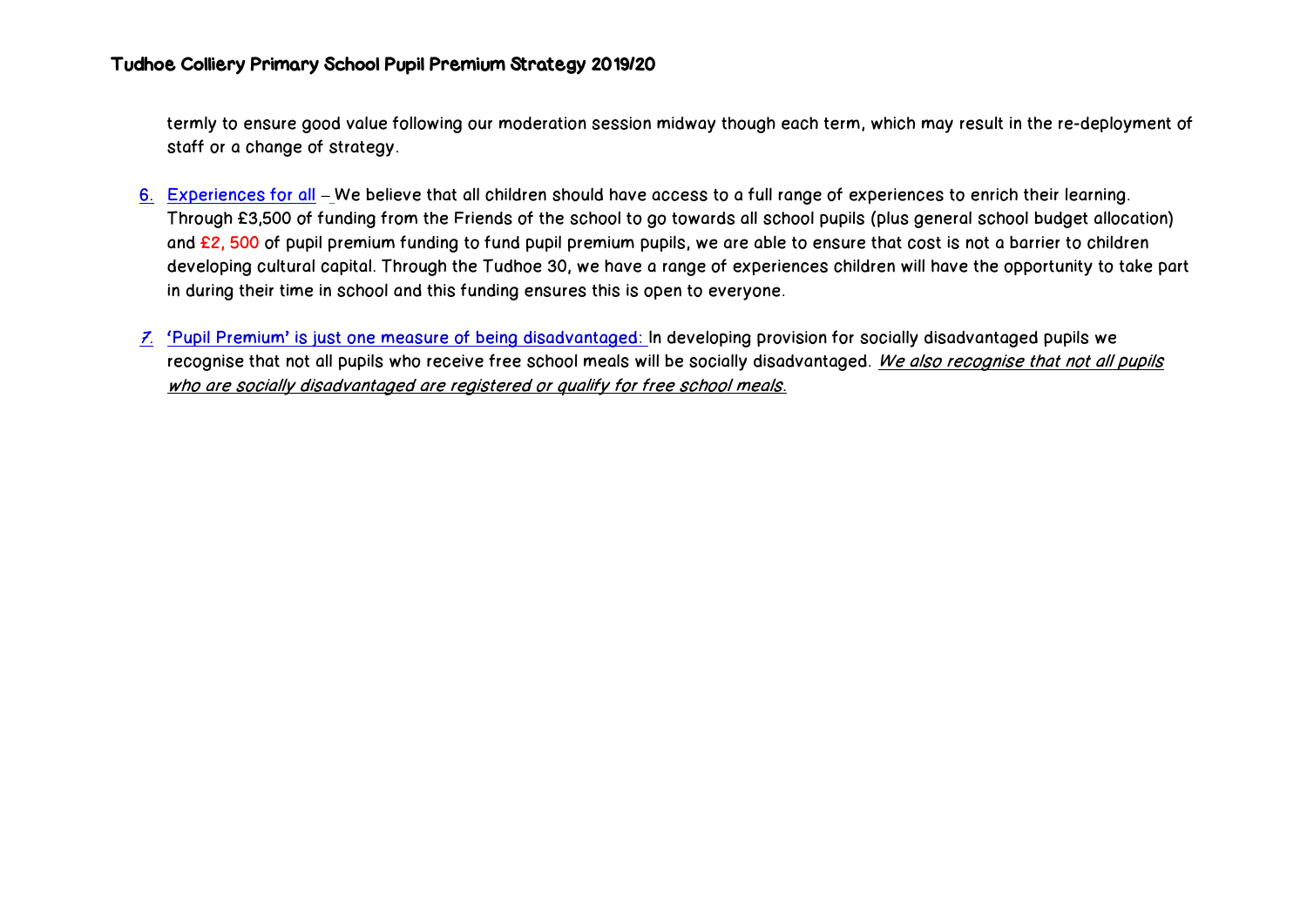| Long term goal                                                                                                                                                                                                               | How?                                                                                                                                                                                                                                                                                                           | Impact – how will it be                                                                                                                                                                                                                            | <b>Actual Impact</b>                                                                                                                                                                                                                                                                                                                                                                                                                                                |
|------------------------------------------------------------------------------------------------------------------------------------------------------------------------------------------------------------------------------|----------------------------------------------------------------------------------------------------------------------------------------------------------------------------------------------------------------------------------------------------------------------------------------------------------------|----------------------------------------------------------------------------------------------------------------------------------------------------------------------------------------------------------------------------------------------------|---------------------------------------------------------------------------------------------------------------------------------------------------------------------------------------------------------------------------------------------------------------------------------------------------------------------------------------------------------------------------------------------------------------------------------------------------------------------|
|                                                                                                                                                                                                                              |                                                                                                                                                                                                                                                                                                                | measured?                                                                                                                                                                                                                                          |                                                                                                                                                                                                                                                                                                                                                                                                                                                                     |
| Achievement for all.<br>To ensure pupil<br>premium children<br>leave primary<br>school at/above<br>national<br>expectations in key<br>areas of Reading,<br>Writing and Maths.                                                | . High quality first<br>teaching aimed at the<br>needs of the children<br>• Targeted and focused<br>intervention to 'close<br>the gap.'<br>• Flexible staffing to<br>ensure support can be<br>targeted in areas of<br>most need<br>• Termly monitoring of<br>progress and<br>subsequent reviews of<br>staffing | Target for each year group to<br>reach or exceed national<br>expectations in Reading, Writing<br>and Maths for non-<br>disadvantaged pupils:<br>KS1: 79% Reading, 72% Writing<br>and 78% Maths.<br>KS2: 77% Reading, 81% Writing<br>and 80% Maths. | End-year point:<br>Achieving target: Y1, Rec, Y3<br>Partially achieved: Y6 (Writing target);<br>Not achieving target: Y2 (all); Y5 (all), Y4 (all)<br>Action - Action can't be taken until school<br>reopens after COVID-19 closure.                                                                                                                                                                                                                                |
| Every child a<br>reader.<br>For 90% of PP<br>children to be<br>reporting positive<br>attitudes to reading.<br>All children, having<br>an opportunity to be<br>heard read within<br>school through our<br>'Book Club' system. | • Communicating and<br>engaging with parents<br>• Quality books in school<br>matched to the<br>interests of children<br>• Regular monitoring of<br>home reading and<br>discussions with<br>children<br>• Regular monitoring of<br>changing attitudes to<br>reading<br>• Staff as reading role<br>models        | Regular reading conversations<br>with children about attitudes to<br>reading.<br>Regular reading surveys to<br>establish attitudes to reading.                                                                                                     | End-year point:<br>Pupil voice of PP children showed vast majority of<br>children showed positive attitudes towards reading.<br>School have developed a reading survey to be used<br>when we return to more formally establish children's<br>attitudes towards reading.<br>All PP children are heard read at least once per week<br>through Book Club/reading intervention sessions.<br>Reception and Year 1 children are heard read through<br>RWI sessions daily. |